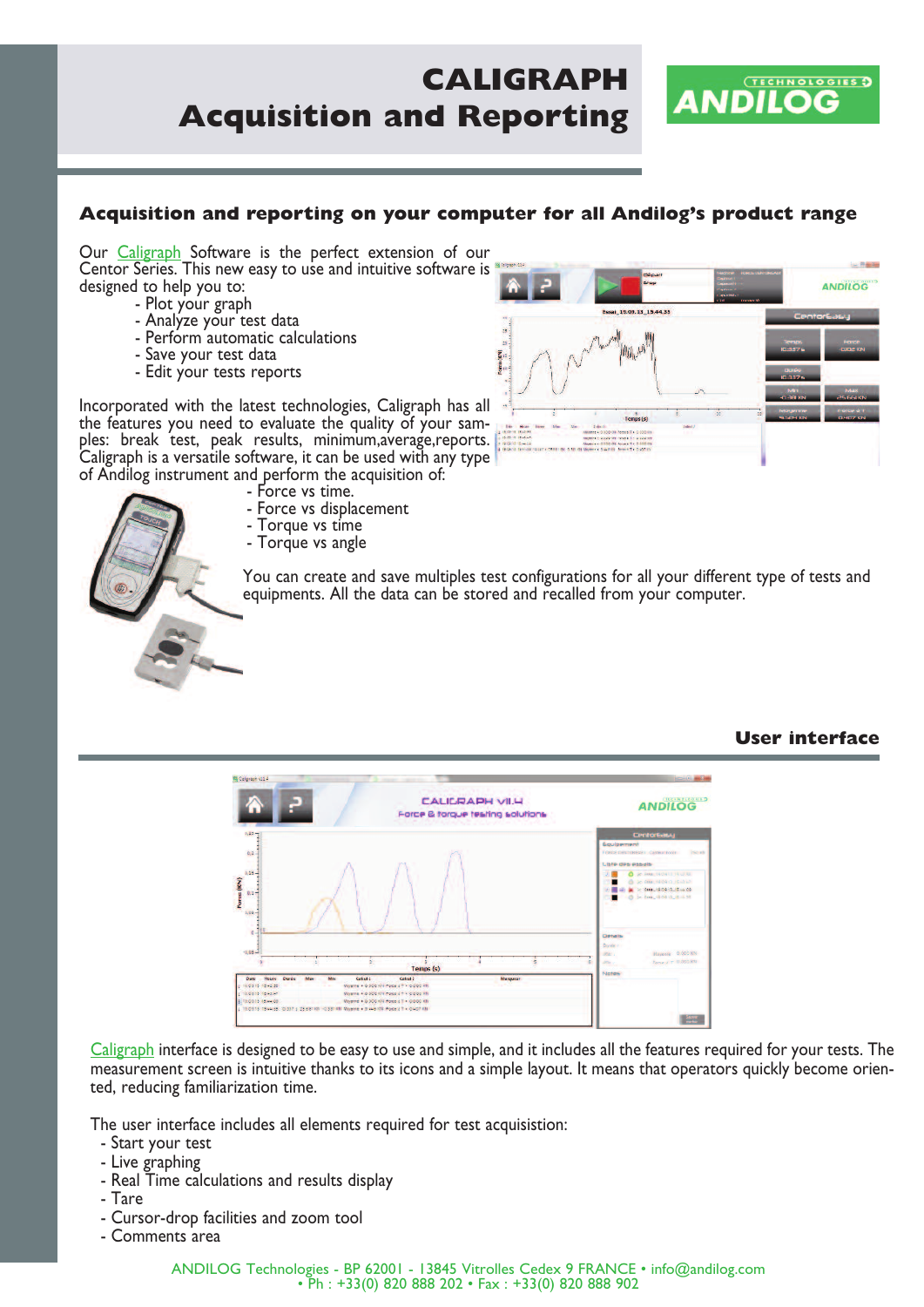# **CALIGRAPH Acquisition and Reporting**



## **Reporting**



With Caligraph software edit your report at the end of your test. Each report includes the graph of your test, results (max, min, calculation…), the type of equipment used and your personal recor ded notes. Reports are compatibles with Microsoft Word.

Additionally results can be exported to traditional ASCII files for easy import into your own statistical software or analyze to a Microsoft Excel worksheet.

## **Configuration Interface**

With Caligraph software you can create multiples setup for all your tests. So you can configure your entire test and recall them on demand. For example you can program a break test and a peeling test accordingly to your test equipment.

The setup interface is protected by a login and password.

| 2<br>6<br>Debug                                                                       | œ<br>Server                                                                 | <b>CALIGRAPH VII.4</b><br>Force & torque testing solutions                      | <b>CITERNOLOGIES D</b><br><b>ANDILOG</b> |
|---------------------------------------------------------------------------------------|-----------------------------------------------------------------------------|---------------------------------------------------------------------------------|------------------------------------------|
| Equipement                                                                            | CentorEasy                                                                  |                                                                                 |                                          |
| Mapleire FORCE CENTOREASY<br>Capteur examine KN<br>THE R. P. LEWIS CO., LANSING MICH. | Equipement<br><b>/Replace / FORCE CENTOREASY</b><br>Capterin : Force 250 KH | Temps -<br>Ree X v.<br>Ras V » Folce »<br>United articles. KN<br>Unital temps 1 |                                          |
| $Ans. X.2$ springs $+$                                                                | Calculs                                                                     |                                                                                 |                                          |
| Air Fr. Traine                                                                        | Calcul 1 7<br>Moyenne                                                       |                                                                                 |                                          |
|                                                                                       | Force & T<br>Gairal 2 :                                                     | $2 - 2$<br>Instant T.                                                           |                                          |
|                                                                                       | Rupfurre<br>Calcul 3.r.                                                     | Pourcentage r 10 %                                                              |                                          |
| Unités affichées<br>Effort                                                            | Début test<br>Circ<br>Dimorrage /                                           |                                                                                 |                                          |
| Temps                                                                                 |                                                                             | Our<br>Taren force/cauple :                                                     |                                          |
|                                                                                       |                                                                             |                                                                                 |                                          |
|                                                                                       |                                                                             |                                                                                 |                                          |
| <b>Calculs</b>                                                                        |                                                                             |                                                                                 |                                          |